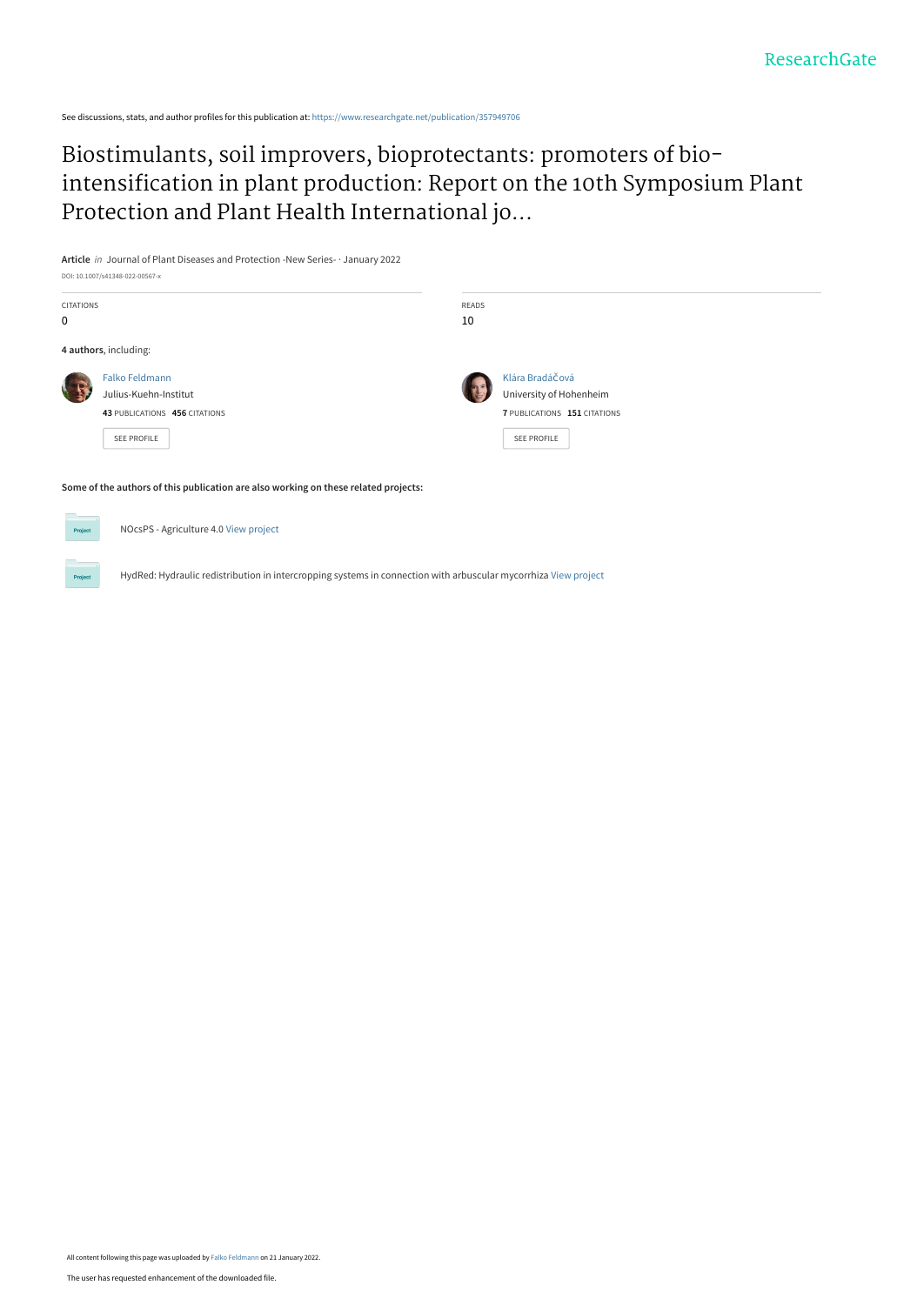**PERSPECTIVES PAPER**



# **Biostimulants, soil improvers, bioprotectants: promoters of bio‑intensifcation in plant production**

*Report on the 10th Symposium Plant Protection and Plant Health International* **jointly organized by Deutsche Phytomedizinische Gesellschaft e.V. (DPG), Julius Kühn-Institut (JKI), and University of Hohenheim—23rd November, Video Conference**

**Falko Feldmann1,2 · Johannes Jehle2 · Klára Bradáčová3 · Markus Weinmann3**

Received: 3 December 2021 / Accepted: 3 January 2022 © The Author(s) 2022

#### **Abstract**

The paper summarizes, after defning the meaning and agreed-upon usage of crucial key-concepts, the diferent perspectives of participants of the *10th Symposium Plant Protection and Plant Health International* held on 23rd November 2021 on "Biostimulants, soil improvers, bioprotectants: promoters of bio-intensifcation in plant production" and the state of the art in the research on this topic. In total, 254 participants from 24 countries from around the world participated in the symposium, representing regulatory bodies, universities, federal research institutions, non-governmental associations, industry, advisors for plant protection, and practitioners of modern agricultural approaches. The results of presentations, discussions and post-symposium reactions are reported in this article.

**Keywords** Biostimulants · Soil improvers · Bioprotectants · Bio-intensifcation

## **The symposium topic**

Production systems are considered as "sustainable" if input provides stable output with a minimum of unfavourable side efects to the environment. Many current plant production systems are characterized by fast growing, highly extractive plant varieties creating imbalanced ecological interrelationships. The respective inputs are mostly of chemical-synthetic nature, including mineral fertilizers, plant protection products, growth regulators etc., because they can be handled rather efficiently with predictable success and partially

replace or complement natural adaptations for nutrient acquisition and stress resilience.

However, the current view on modern agriculture is changing: integrated plant production means intensifcation in the use of natural components in plant production systems. Due to environmental issues, the use of chemicalsynthetical components should be minimized. In this context, establishing a more holistic, agro-ecological approach is necessary (Feldmann and Vogler [2020\)](#page-6-0). The transformation process from the current conventional to more sustainable, future-oriented production systems is essential: Which strategies are the most promising? Do we need marketed (i.e. commercial) agents for a bio-intensifcation of our production system? Are all necessary components legally authorised for the producers?

Accordingly, this symposium dealt with three major questions: Can we fnd management options to re-establish natural cycles, thus helping us to equilibrate the system during production? How can soil improvers, biostimulants, and bioprotectants help to promote and boost bio-intensifcation? How is the current regulatory situation of biostimulants and bioprotectants?

 $\boxtimes$  Falko Feldmann Feldmann@phytomedizin.org

<sup>1</sup> Deutsche Phytomedizinische Gesellschaft E.V. (German Society for Plant Protection and Plant Health R.S., DPG), Messeweg 11-12, 38104 Brunswick, Germany

<sup>2</sup> Julius Kühn-Institut, Federal Research Centre for Cultivated Plants, Erwin-Baur-Str. 27, 06484 Quedlinburg, Germany

<sup>3</sup> Institute for Crop Science (340H+I), Universität Hohenheim, Fruwirthstraße 20, 70599 Stuttgart, Germany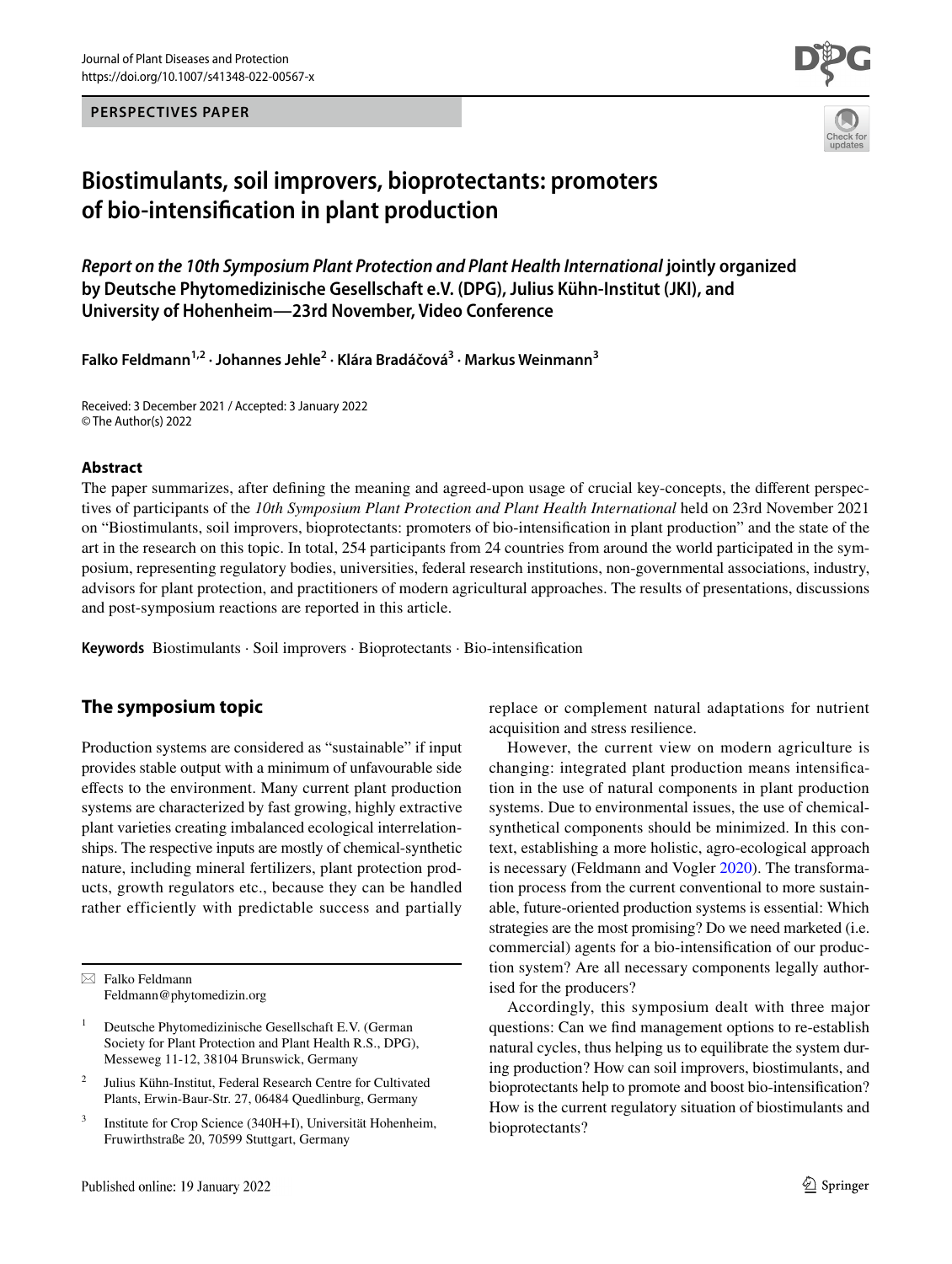### **Defnitions**

The participants agreed to use the following defnitions throughout the symposium:

*Bio-intensifcation*: the concept of bio-intensifcation aims to achieve adequate yields from a minimum area of farm land by increasing and sustaining biodiversity and soil fertility. A bio-intensifed production system should be characterised by sustainability and closed nutrient cycles. Ideally, an effective balance of pests and beneficial organisms in an agro-ecological context should reduce input costs and make the approach economically viable. Management interventions in the bio-intensifed production system should follow integrated plant management strategies and, if necessary, utilize biostimulants and bioprotectants rather than agro-chemicals for plant nutrition and plant protection, respectively. Especially during the transformation process from conventional to bio-intensifed production, soil improvers and other biological agents can play an important role to start useful biological soil processes.

*Biostimulants*: According to Regulation (EU) 2019/1009, Article 47, a "plant biostimulant means a product stimulating plant nutrition processes independently of the product's nutrient content with the sole aim of improving one or more of the following characteristics of the plant or the plant rhizosphere: (a) nutrient use efficiency; (b) tolerance to abiotic stress; (c) quality traits; (d) availability of confned nutrients in soil or rhizosphere." (EU [2019\)](#page-6-1). An overview is available in Rouphael and Colla [\(2020\)](#page-7-0).

*Soil improvers*: According to Regulation (EU) 2019/1009, PFC 3, "a soil improver shall be an EU fertilising product the function of which is to maintain, improve or protect the physical or chemical properties, the structure or the biological activity of the soil to which it is added." (EU [2019](#page-6-1)).

*Bioprotectants*: The expression summarizes biocontrol agents of diferent areas of law (IBMA [2018\)](#page-6-2): macro-organisms (used under national regulations in the EU), microorganisms (Regulations (EC) 1107/2009 and (EU) 2019/1009), botanicals and semio-chemicals (Regulation 1107/2009).

## **Results**

#### **Agro‑ecology as basis for bio‑intensifcation**

Increasing biodiversity in agro-ecosystems induces and enhances bio-intensification processes. Miguel Altieri<sup>[1](#page-2-0)</sup> showed in his presentation how monocultural systems were (and in the future could be) transformed into cropping systems with higher biodiversity, revealing higher sustainability after transformation. Application of agro-ecological principles led to optimal crop diversifcation schemes (Nicholls and Altieri [2016\)](#page-7-1). This crop diversifcation boosted interactions among biodiversity components essential for triggering key ecological processes such as soil ecological activation and pest regulation (Singh and Srinivas [2016](#page-7-2)).

Paul Mäder<sup>[2](#page-2-1)</sup> focussed in more detail on microbial biostimulants, which he called "biofertilizers": bacterial inoculants, such as *Rhizobium*, *Azospirillum*, *Azotobacter* and mycorrhizal fungi. The diferent types of biofertilizers are a viable option to make farming systems more sustainable, as he pointed out. Biofertilizers were found to be highly efficient at locations with initially low yields, under dry and tropical climate, with low soil organic carbon (SOC), moderate available P in soil, and neutral to slightly alkaline soil pH. Efects are crop dependent: there is a high potential in transplanted crops (García-Fraile et al. [2015;](#page-6-3) Mäder et al. [2011](#page-6-4); Schütz et al. [2017\)](#page-7-3).

*Rodrigo Mendes*[3](#page-2-2) dedicated his research to Cook et al. ([1995\)](#page-6-5) who stated: "*The defense strategy favored by selection pressure imposed on plants by soil borne pathogens may well be the ability of plants to support and respond to rhizosphere microorganisms antagonistic to these pathogens".* This visionary citation led to intensive studies of microorganisms in the rhizosphere of host plants and resulted in an enhanced understanding of mechanisms how the rhizosphere and endosphere of plants act as frst and secondly followed by microbiological layers of plant defence reactions. He showed that the rhizosphere microbiome could contain disease-suppressive bacteria which could be transferred to other sites to create disease suppressiveness of inoculated soils (Mendes et al. [2011\)](#page-7-4). His group postulated that invading pathogenic fungi induces—directly or via plant—stress responses in the rhizobacterial community that lead to shifts in microbiome composition and to the activation of antagonistic traits that restrict pathogen infection (Chapelle et al. [2016](#page-6-6)). This hypothesis was later proven, and pathogeninduced activation of disease-suppressive functions in the endophytic root microbiome was demonstrated (Carrión et al. [2019](#page-6-7)).

On the background of agro-ecological observations on the feld scale, the detailed analyses of Mäder and Mendes made clear that the complex interactions between microorganisms and host plants might be of major importance for plant health at a certain production site. At the same time, soil management measures including microbiome diversifcation may result in desired changes in the production system.

<span id="page-2-0"></span>University of California, Berkeley (UCB), Department of Environmental Science, Policy, and Management, USA; agroeco3@berkeley. edu.

<span id="page-2-1"></span> $2$  FIBL, Switzerland; paul.maeder@fibl.org.

<span id="page-2-2"></span><sup>3</sup> EMBRAPA, Brazil; rodrigo.mendes@embrapa.br.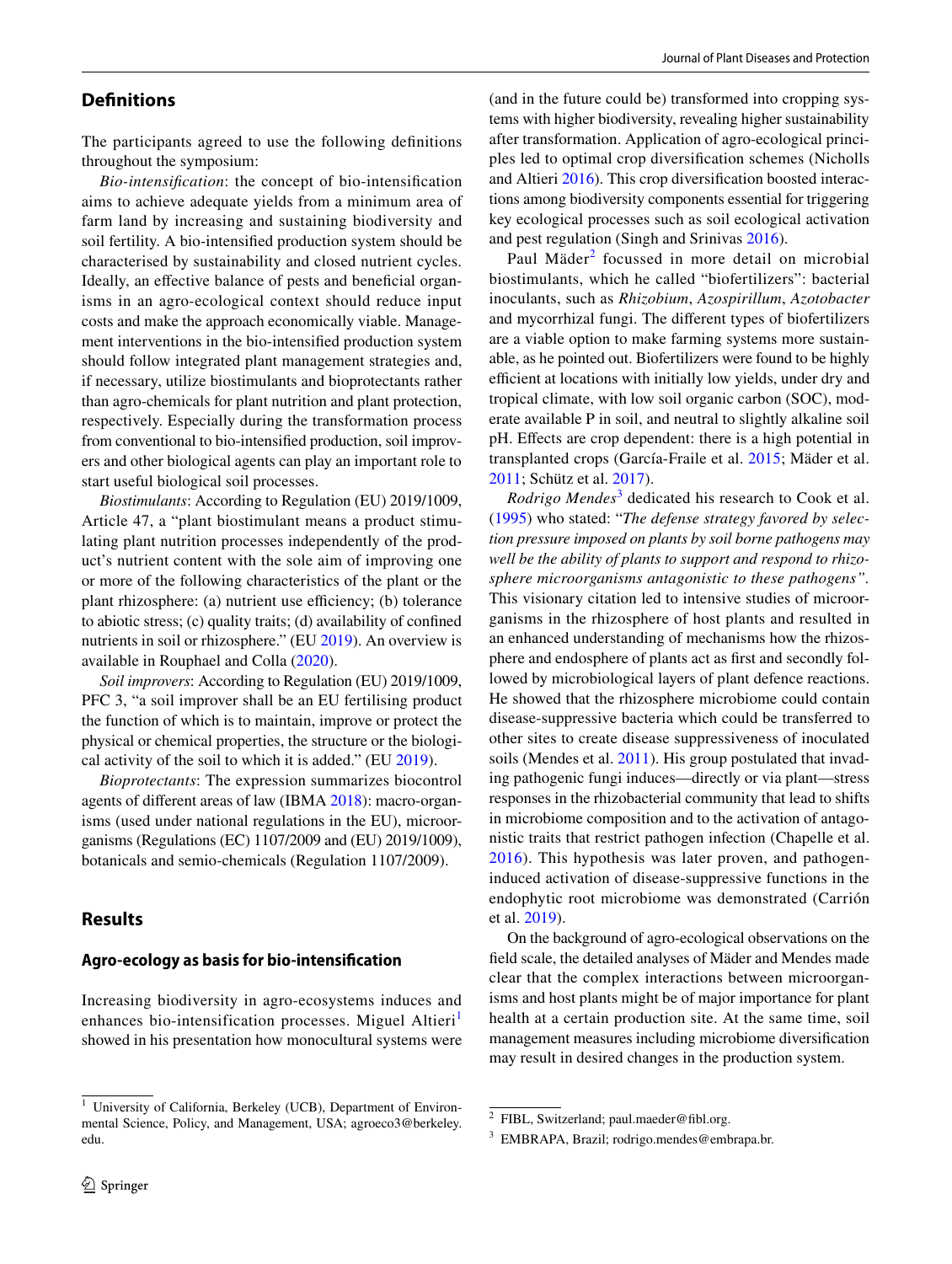## **Bio‑products for bio‑intensifcation of production systems**

Worldwide, the assessment of biostimulants, soil improvers and bioprotectants should be harmonized to identify inherent product risks and to make products' efficacy more transparent (Caradonia et al. [2019](#page-6-8); FAO [2017](#page-6-9), [2019](#page-6-10)). In the EU, for instance, the placing of plant protection products on the market is regulated for all member states since 2011 (EU, [2009\)](#page-6-11). While the regulation of pesticides has widely been harmonized years ago, the regulation 2019/1009 for fertilizers and biostimulants enters into force in 2021. Placing biostimulant products on the EU market actually poses scientifc and regulatory challenges.

Patrick du Jardin<sup>[4](#page-3-0)</sup> pointed out that according to fertilizer regulation (EU) 2019/1009, biostimulant products are defned by "claims", i.e. by their agricultural functions, not by their composition and not by their modes of action. During the regulation process, a verifcation of compliance of marketed product categories to relevant legal provisions covered by fertilizer regulations takes place. Plant protection products instead are authorized case by case by a costintensive process frst on the level of active substances and second as formulated product. Because biostimulants may contain microorganisms which at the same time have some biocontrol activity, the regulation (EU) 2019/1009 states: "*Products with one or more functions, one of which is covered by the scope of Regulation (EC) No 1107/2009, are plant protection products falling within the scope of that Regulation. Those products should remain under the control developed for such products and provided for by that Regulation"* (EU [2019](#page-6-1))*.* Patrick du Jardin highlighted that the key for understanding of the distinction between biostimulation and plant protection is that the "function" is more than an "effect".

Functionality would be defned as "capacity of a product to fulfl some desired function under specifed conditions of use", while efectiveness would be the "intrinsic capacity of a substance or microorganism to afect any recipient organism".

Avenues for including new microorganisms into the currently very limited list of microbial plant biostimulants are identifed, but satisfying criteria bearing on both biology and trade need to be found.

Christina Donat<sup>[5](#page-3-1)</sup> stated that in spite of high registration costs, the market of bioprotectants has been growing for years. Small and midsize enterprises (SMEs) are the main drivers of development and marketing of bioprotectants in Europe; according to respondents of an IBMA survey,

approximately 61% (313 Million Euros) of sales in this category were generated by SMEs. More than 1600 biocontrol products are available across diferent European member states, and 87% of these products originate from SMEs. In spring 2021, more than 104 products were in the authorisation process pipeline across Europe, and an additional 102 products had not yet been submitted to the authorisation process. Active ingredient submissions by members are also numerous. There are two drivers in the market: for one political decisions supporting the use of bioprotectants by further restricting the use of chemical-synthetical pesticides, and secondly the demand of consumers for organic and integratedly produced crops, both leading to the use of biointensifed methods of plant protection and of biostimulants in their production (IBMA [2021](#page-6-12)).

Ilaria Pertot $6$  discussed the question of how botanicals can be developed into sustainable biofungicides. She fgured out that botanicals have to show characteristics similar to chemical-synthetical fungicides: sufficient efficacy under field conditions, technical feasibility (scalability, industrial production, sufficient raw plant material, etc.), economic feasibility (cost/beneft, competitors, etc.), feasibility of authorization under (EU) regulations (side effects, human and environmental toxicity, shelf-life, etc.). These criteria have to fulfl the requirements of the regulations EU 283/2013 and 284/2013 (EU [2013a](#page-6-13), [b\)](#page-6-14). Because of the extremely heterogeneous nature of botanicals, ranging from simple plant powders to unprocessed and processed plant extracts, specifc requirements exist as laid down in document SANCO/11470/2012– rev. 8, 20 March 2014 (Sanco [2017](#page-7-5)). According to Article 23 of regulation 1107/2009 (EU [2009](#page-6-11)), some plant extracts can also be placed on the market as so-called basic substances. Basic substances are approved as active substances with much less data requirements (Feldmann and Carstensen [2018](#page-6-15)). Traditional home-made preparations, which are not only used in non-professional gardens, but also in organic agriculture (Demeter [2019](#page-6-16)) are not assessed, and often bear risks, which should be communicated to users when discovered during the assessment process of, e.g. basic substances (Sanco [2021\)](#page-7-6).

The importance of beneficial arthropods in crop man-agement was outlined by Annette Herz.<sup>[7](#page-3-3)</sup> Insects serving as pollinators, predators, and parasitoids are essential for sustainable crop management. Therefore, insect decline is a risk for sustainable crop management. It leads to the loss of predatory or parasitic "natural enemies" of pests (Gatter et al. [2020](#page-6-17)). The EU nature restoration plan declares that by 2030, the risk and use of chemical pesticides shall be reduced by 50% that at least 10% of agricultural areas shall

<span id="page-3-0"></span><sup>4</sup> University of Liège, Belgium; patrick.dujardin@uliege.be.

<span id="page-3-1"></span><sup>5</sup> IBMA, Austria; c.donat@e-nema.de.

<span id="page-3-2"></span><sup>6</sup> University of Trento, Italy; ilaria.pertot@fmach.it.

<span id="page-3-3"></span> $7$  Julius Kühn-Institut, Germany; annette.herz@julius-kuehn.de.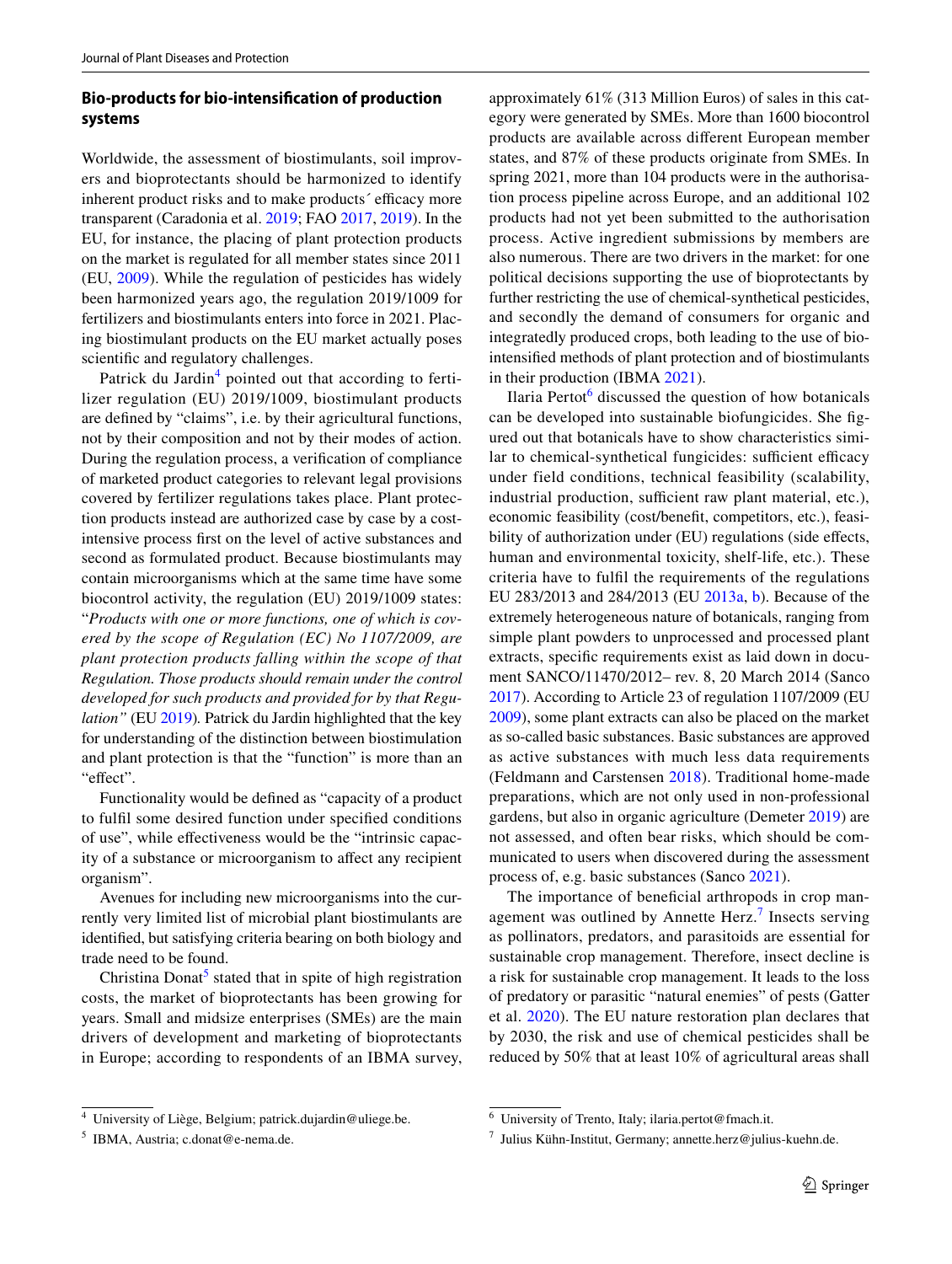be high-diversity landscapes, and that at least 25% of agricultural land shall be under organic farming management, including a signifcant increase in agro-ecological practices. These aims require an increase in natural resources for benefcials and of habitat diversifcation, e.g. by implementing tailored companion plants and fower strips (Cahenzli et al. [2019\)](#page-6-18), by implementing ecological infrastructures (Jamar [2019](#page-6-19)), and by crop diversifcation (Gurr et al. [2016](#page-6-20)). Another option to boost arthropods is the intensifcation of specifc biotic interactions, i.e. the augmentative release of key natural enemies and the introduction of exotic natural enemies (van Lanteren [2012\)](#page-7-7). In the EU, regulations for the use of benefcial organisms still need to be harmonized, just like risk assessment procedures when exotic benefcials are introduced.

## **Bio‑intensifcation of cropping systems**

José Pereira da Silva Júnior $^8$  gave an example of bio-intensifcation in the industrial agriculture of South Brazil. Tropical soils are normally chemically poor but bear a high potential of biological and microbiological diversity and activity. Their ecological interactions are complex and intensive. Primary production is very dependent on nutrient recycling and nutrient input. In fact, huge amounts of chemical fertilizers have to be used for sufficient yields and are of high costs. Brazil, therefore, turned already very early to the use of microorganisms for diferent functions and enhanced the microbial efectiveness by appropriate management. Microorganisms are used as biocontrol agents, growth promoters, and biofertilizers at an industrial scale. Because of the drastic impact, the inoculant market in Brazil is steadily increasing. Inoculants are registered at strain level, and each strain is deposited in an authorized depository (Moraes and Azevedo [2016](#page-7-8)). With the given examples provided by Pereira da Silva Junior, it became clear that microorganisms can efectively substitute chemical fertilizers. A diversifcation of monocultures is not intended in Brazil, because of competition relationships on the world market.

Borbala Biro<sup>[9](#page-4-1)</sup> outlined the Hungarian strategy to increase the percentage of organic agriculture by demonstrating practitioners the potential of microbial inoculant usage in horticulture for improving the soil health. For one, biostimulants´ efects were shown under practical conditions in the feld, and secondly under small-scale horticultural conditions. Parallel, scientifc studies accompanied these demonstration experiments and highlighted interactions between microbial inocula, fertilization, pesticide use, and plant genotypes in

managed soils. As a consequence, a "soil health concept is proclaimed, which takes the importance of especially symbionts in the soil into account. She recommended, to qualify professional "soil health doctors" to communicate not only the importance of the condition of soils but also to integrate soil health into good agricultural practice.

Ecosystem services in permaculture systems were presented by Sarah Hirschfeld.<sup>10</sup> She introduced ecosystem services with the quotation "Agriculture is applied Ecology" (Jackson and Piper [1989](#page-6-21)). She divided ecosystem services into supporting services, regulating services, provisioning services and "disservices" (Kragt and Robertson  $(2014)$  $(2014)$  $(2014)$ . Bio-intensifcation following the permaculture concept is favouring the establishment of these diferent ecosystem services (Ferguson and Lovell [2014,](#page-6-23) [2017](#page-6-24)). One of the most important measures is that perennial crop species are strategically integrated into agricultural landscapes (perennialization). Multiple crop species or cultivars are grown concurrently in the same location (crop diversifcation). Furthermore, a zone design landscape (matrices & nature sparing) is applied. On-site natural or semi-natural areas are protected or restored from cropping activities, thus permitting wild species to grow (nature sparing). Once developed, the sum of all activities creates more than the parts: sustainability and resilience to disturbances (Hirschfeld and van Acker [2020,](#page-6-25) [2021](#page-6-26)).

## **Conclusive statement**

An intensive discussion of the presentations followed each presentation and at the end of the symposium and continued even after the symposium, leading to further statements summarizing necessary requirements and conditions, prerequisites, and tools for bio-intensifcation in future plant production systems.

**Agro-ecological thinking is the pre-requisite for future-oriented production system designs** Production systems might be very diferent in structure or use intensity. The decisive ecological components of bio-intensifed production, though, are the same everywhere with agro-ecological thinking opening the eyes to analyse the core elements for the actual situation at diferent sites. The size of felds, the spatial distance to surroundings, the type of ecosystem in the vicinity of the feld, the mode of technical facilities used, or treatments related to the production—all these criteria induce a variability of ecosystem services. It seems to be obvious that with a higher state of biodiversity in a production system, a higher number of infuential ecosystem

<span id="page-4-0"></span><sup>8</sup> EMBRAPA, Brazil; jose.silva-junior@embrapa.br.

<span id="page-4-1"></span><sup>&</sup>lt;sup>9</sup> Hungarian University of Agriculture and Life Sciences, Hungary; biro.borbala@gmail.com. <sup>10</sup> University of Guelph, Canada; sarah.e.hirschfeld@gmail.com.

<span id="page-4-2"></span>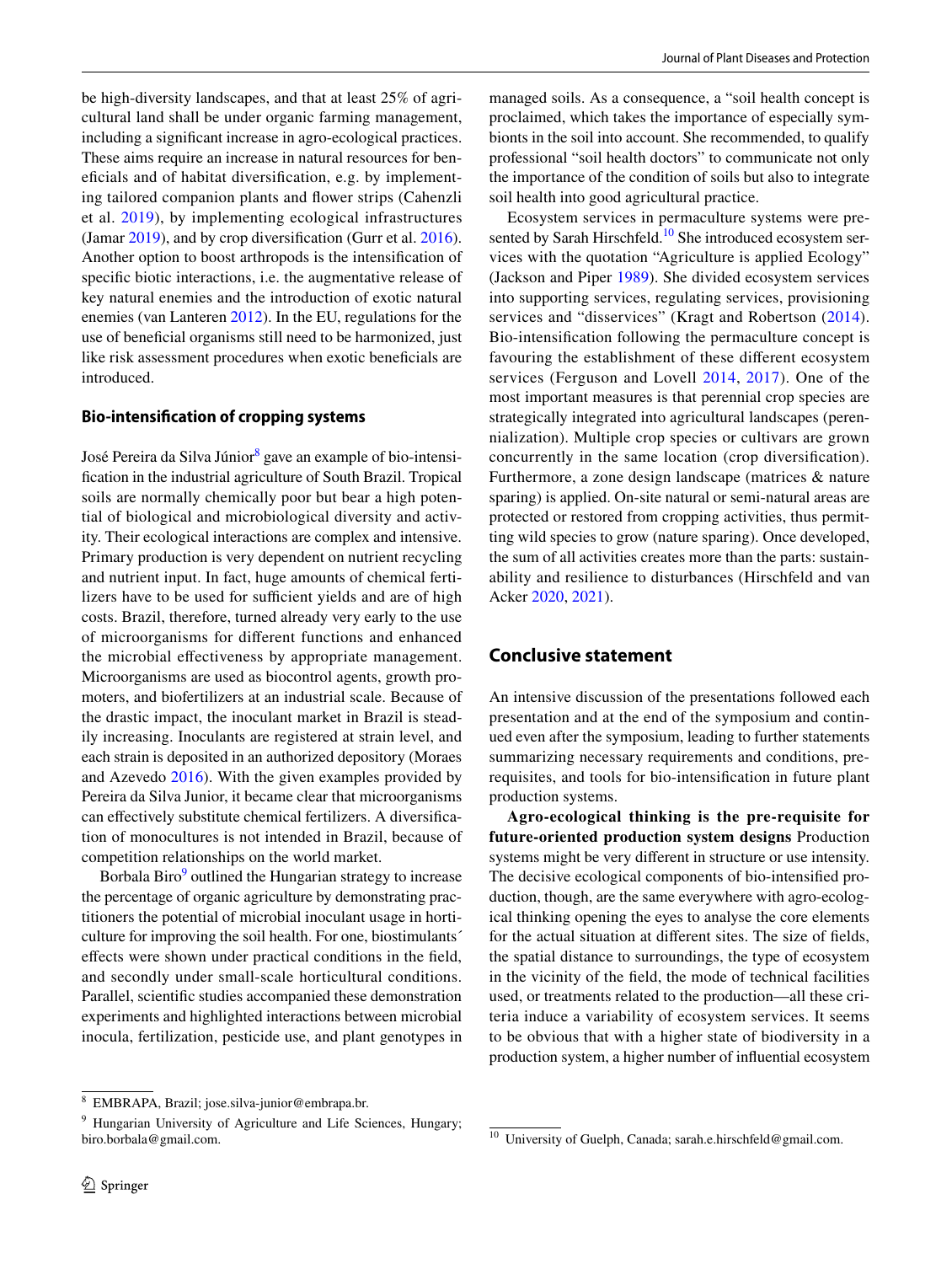services can be expected. All factors have to be taken into account to reach sustainable plant production.

As a consequence, large-scale monocultures should be turned into more diverse production systems.

**In a future-oriented production system, the cultivated plant is embedded into interaction networks of abiotic and biotic factors** Microbial symbionts are of major importance for positive, mutualistic efects, but as well for detrimental efects leading to plant damage and yield loss. The goal of bio-intensifcation is to manage growing conditions in such a way that they do not support the settlement of plant diseases and plant pests, but rather of microbial (and macrobial) communities in the plant rhizosphere and endosphere that suppress such harmful organisms.

**Bio-intensifcation is supported by industrial companies that place larger numbers of new products on the market**, including microbial and non-microbial biostimulants, biopesticides, basic substances, and benefcial macroorganisms. Botanicals are also used as non-marketed selfproduced-preparations (home-made pesticides).

Legislation procedures need to be harmonized worldwide: currently, the legislation procedure of the diferent products follows diferent legal regulations worldwide and is very differently interpreted. The criteria of risk and efficacy assessment show a large variability worldwide, and no clear and consistent classifcation exists around the world.

Home-made preparations are recommended by the FAO, but do not undergo a risk assessment process. In Europe, information about unwanted side effects found in basic substance assessments is not extrapolated to self-produced-preparations.

**Production systems can be further improved by using naturally occurring or artifcially introduced macroand microorganisms or non-microbial biostimulants.** If the natural basis is diverse and stable, the modifcation of agricultural cultivation methods can be the key for starting a change to more ecologically equilibrated production systems. Introducing microorganisms to production systems can boost the system only for a short time, e.g. one season, if the microbes cannot establish sustainably. Sustainable establishment of microorganisms is only possible, if the growth conditions for them are appropriately modifed in the production system parallel to inoculation. Modifcations of the abiotic environment can be efectively initiated by non-microbial biostimulants and soil improvers, which nevertheless might have positive or negative effects on other soil factors.

**Creation of habitats for benefcials can lead to an establishment of these biocontrol agents for both, shortterm and long-term usage**. New designs like fragmented felds with high biodiversity or traditional permaculture design may support the transformation of agricultural systems. Similarly, concepts of spot farming may increase the crop diversity and a better-adjusted consideration of abiotic and biotic local factors.

**Bio-products like biostimulants and soil improvers, botanicals or microbial pesticides cannot completely substitute agro-chemicals in industrial agriculture and nor in horticulture without changing the production system**. In industrial agriculture, the use of biofertilizers may substitute agro-chemicals partially. Similar to them, biostimulants have to be applied every year again. The biostimulant price regulates the bio-intensifcation performance. As shown in this case of monoculture based, glyphosate-resistant transgenic soybean production, biostimulants can even successfully support highly non-sustainable production systems like demonstrated here for Brazil and Argentina.

**Regulations of bio-products should be developed together with scientists who are specialists in the specifc feld**. Even though this currently is the case already very often, the outcome of scientifc hearings is often less recognized than the requests of lobby organizations, including political organizations; this leads to unsatisfying situations for farmers, consumers and industry.

Important stakeholders of bio-intensifcation projects, e.g. organic growers, should not only be treated as users of bio-products, but as developmental partners for industrial companies helping them to fgure out how the transformation of conventional agriculture could succeed. Industry may function as a link between an agrochemical and a biointensifed world.

**Science should turn to analyse highly complex production systems** and should demonstrate input/output relations to fnd a science-based developmental approach for future agricultural systems.

**Stakeholders of highly diverse production systems should recognize that input/output relations are very important measures to convince conventional, industrial agricultural producers to change**. They should speak openly about their successes and their failures and provide insight into the ecosystem services they use. What is needed urgently is a platform for an approachment of industrial producers on the one side and bio-intensifed agricultural ones on the other, which offers the chance for a merger of ecological thinking and mechanization and digitalisation—or, to express it even more bluntly, a turn to a new and sustainable agriculture based on ecology that nevertheless produces yields that satisfy the world's demands for sufficient food and food security.

In summary, the symposium on " Biostimulants, soil improvers, bioprotectants: promoters of bio-intensifcation in plant production" can be seen as a very efective and fruitful event, because discussions between members of diferent stakeholder groups revealed new insights to all participants, and important aspects to be considered in the transformation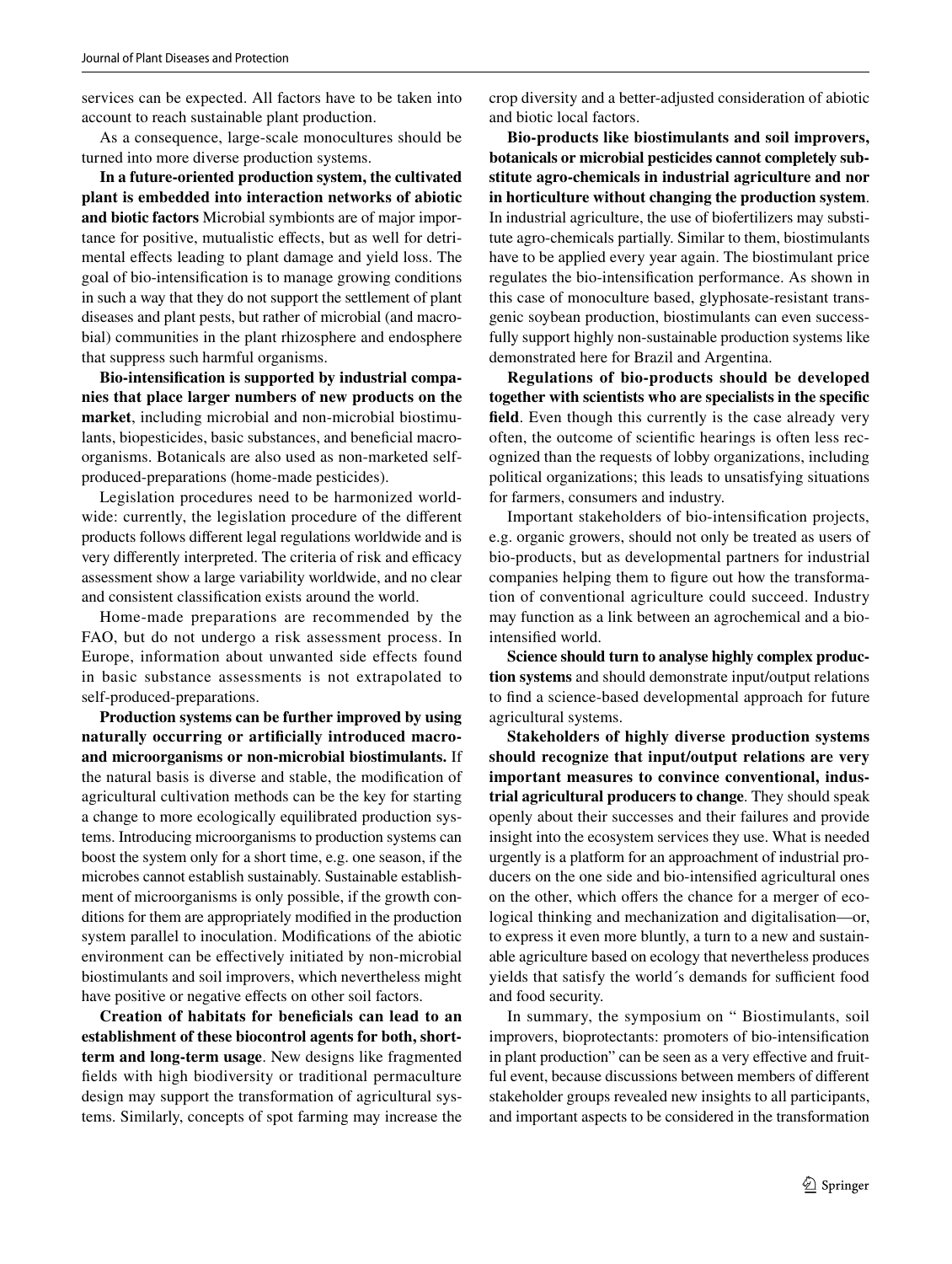of agriculture towards sustainable and resilient plant production systems were highlighted.

All presentations are available at the symposium website [www.plant-protection.net/de/ppphi/](http://www.plant-protection.net/de/ppphi/).

**Acknowledgements** We would like to thank the Programme Committee for the important inputs in the design of an attractive programme with excellent speakers on a future-oriented topic: Manfred Raupp, Biofector Project, Madora, Lörrach, Germany; Günter D. Neumann, BONARES-Projekt DiControl, University of Hohenheim, Hohenheim, Germany; Ewa Matyjaszczyk, European Plant Protection Organisation (EPPO), Paris, France. Martin Kulhánek, Czech University of Life Sciences, Prague, Czech Republic; Ciprian George Fora, Banat`s University of Agricultural Sciences and Veterinary Medicine "King Michael I of Romania", Romania; José Pereira Silva Junior, EMBRAPA, Passo Fundo, Brazil.

**Funding** Open Access funding enabled and organized by Projekt DEAL.

## **Declarations**

**Conflict of interest** The authors declare that they disclose fnancial or non-fnancial interests that are directly or indirectly related to the work submitted for publication.

**Open Access** This article is licensed under a Creative Commons Attribution 4.0 International License, which permits use, sharing, adaptation, distribution and reproduction in any medium or format, as long as you give appropriate credit to the original author(s) and the source, provide a link to the Creative Commons licence, and indicate if changes were made. The images or other third party material in this article are included in the article's Creative Commons licence, unless indicated otherwise in a credit line to the material. If material is not included in the article's Creative Commons licence and your intended use is not permitted by statutory regulation or exceeds the permitted use, you will need to obtain permission directly from the copyright holder. To view a copy of this licence, visit <http://creativecommons.org/licenses/by/4.0/>.

## **References**

- <span id="page-6-18"></span>Cahenzli F, Sigsgaard L, Daniel C et al (2019) Perennial fower strips for pest control in organic apple orchards—a pan-European study. Agric Ecosyst Environ 278:43–53
- <span id="page-6-8"></span>Caradonia F, Battaglia V, Righi L, Pascali G, La Torre A (2019) Plant biostimulant regulatory framework: prospects in Europe and current situation at international level. J Plant Growth Regul 38:438–448
- <span id="page-6-7"></span>Carrión VJ, Perez-Jaramillo J, Cordovez V et al (2019) Pathogeninduced activation of disease-suppressive functions in the endophytic root microbiome. Science 366:606–612
- <span id="page-6-6"></span>Chapelle E, Mendes R, Bakker PAHM, Raaijmakers JM (2016) Fungal invasion of the rhizosphere microbiome. ISME J 10:265–268
- <span id="page-6-5"></span>Cook RJ, Thomashow LS, Weller DM et al (1995) Molecular mechanisms of defense by rhizobacteria against root disease. Proc Natl Acad Sci USA 92:4197–4201
- <span id="page-6-16"></span>Demeter EV (2019) Steiners impulse. [https://www.demeter.de/sites/](https://www.demeter.de/sites/default/files/public/pdf/steiners_impulse_demeter_biodynamisch.pdf) [default/fles/public/pdf/steiners\\_impulse\\_demeter\\_biodynamisch.](https://www.demeter.de/sites/default/files/public/pdf/steiners_impulse_demeter_biodynamisch.pdf) [pdf](https://www.demeter.de/sites/default/files/public/pdf/steiners_impulse_demeter_biodynamisch.pdf). Accessed 3 Nov 2021
- <span id="page-6-11"></span>EU (2009) Regulation (EC) No 1107/2009 of the European Parliament and of the Council of 21 October 2009 concerning the placing of plant protection products on the market and repealing Council Directives 79/117/EEC and 91/414/EEC
- <span id="page-6-13"></span>EU (2013a) Commission regulation (EU) No 283/2013 of 1 March 2013 setting out the data requirements for active substances, in accordance with Regulation (EC) No 1107/2009 of the European Parliament and of the Council concerning the placing of plant protection products on the marketText with EEA relevance
- <span id="page-6-14"></span>EU (2013b) Commission regulation (EU) No 284/2013 of 1 March 2013 setting out the data requirements for plant protection products, in accordance with Regulation (EC) No 1107/2009 of the European Parliament and of the Council concerning the placing of plant protection products on the marketText with EEA relevance
- <span id="page-6-1"></span>EU (2019) Regulation (EU) 2019/1009 of the European Parliament and of the Council of 5 June 2019 laying down rules on the making available on the market of EU fertilising products and amending Regulations (EC) No 1069/2009 and (EC) No 1107/2009 and repealing Regulation (EC) No 2003/2003
- <span id="page-6-9"></span>FAO (2017) International code of conduct on pesticide management. In: Guidelines for the registration of microbial, botanical and semiochemical pest control agents for plant protection and public health uses. FAO
- <span id="page-6-10"></span>FAO (2019) Registration toolkit. [https://www.fao.org/pesticide-regis](https://www.fao.org/pesticide-registration-toolkit/en/) [tration-toolkit/en/](https://www.fao.org/pesticide-registration-toolkit/en/). Accessed 24 Nov 2021
- <span id="page-6-15"></span>Feldmann F, Carstensen C (2018) Efficacy and risks of "biorationals." J Plant Dis Prot 125:517–521
- <span id="page-6-0"></span>Feldmann F, Vogler U (2020) Towards sustainable performance of urban horticulture: ten challenging felds of action for modern integrated pest management in cities. J Plant Dis Prot 128:1–12
- <span id="page-6-23"></span>Ferguson RS, Lovell ST (2014) Permaculture for agroecology: design, movement, practice, and worldview: a review. Agron Sustain Dev 34:251–274
- <span id="page-6-24"></span>Ferguson RS, Lovell ST (2017) Livelihoods and production diversity on U.S. permaculture farms. Agroecol Sustain Food Syst 41:588–613
- <span id="page-6-3"></span>García-Fraile P, Menéndez E, Rivas R (2015) Role of bacterial biofertilizers in agriculture and forestry. AIMSBOA 2:183–205
- <span id="page-6-17"></span>Gatter W, Ebenhöh H, Kima R, Gatter W, Scherer F (2020) 50-jährige Untersuchungen an migrierenden Schwebfiegen, Wafenfiegen und Schlupfwespen belegen extreme Rückgänge (Diptera: Syrphidae, Stratiomyidae; Hymenoptera: Ichneumonidae). Entomol Z 130:131–142
- <span id="page-6-20"></span>Gurr GM, Lu Z, Zheng X et al (2016) Multi-country evidence that crop diversifcation promotes ecological intensifcation of agriculture. Nature Plants 2:16014
- <span id="page-6-25"></span>Hirschfeld S, van Acker R (2020) Permaculture farmers consistently cultivate perennials, crop diversity, landscape heterogeneity and nature conservation. Renew Agric Food Syst 35:342–351
- <span id="page-6-26"></span>Hirschfeld S, van Acker R (2021) Review: ecosystem services in permaculture systems. Agroecol Sustain Food Syst 45:794–816
- <span id="page-6-2"></span>IBMA (2018) IBMA white paper: new EU regulatory framework for Bioprotection agents IBMA. In: Vision on how to improve regulation in the European Union
- <span id="page-6-12"></span>IBMA (2021) IBMA Biocontrol success website. [https://www.ibmab](https://www.ibmabiocontrolsuccess.org/case/) [iocontrolsuccess.org/case/](https://www.ibmabiocontrolsuccess.org/case/). Accessed 25 Nov 2021
- <span id="page-6-21"></span>Jackson W, Piper J (1989) The necessary marriage between ecology and agriculture. Ecology 70:1591–1593
- <span id="page-6-19"></span>Jamar L (2019) Perennial fower strips for pest control in organic apple orchards: a pan-European study. CRA-W
- <span id="page-6-22"></span>Kragt ME, Robertson MJ (2014) Quantifying ecosystem services trade-ofs from agricultural practices. Ecol Econ 102:147–157
- <span id="page-6-4"></span>Mäder P, Kaiser F, Adholeya A et al (2011) Inoculation of root microorganisms for sustainable wheat–rice and wheat–black gram rotations in India. Soil Biol Biochem 43:609–619